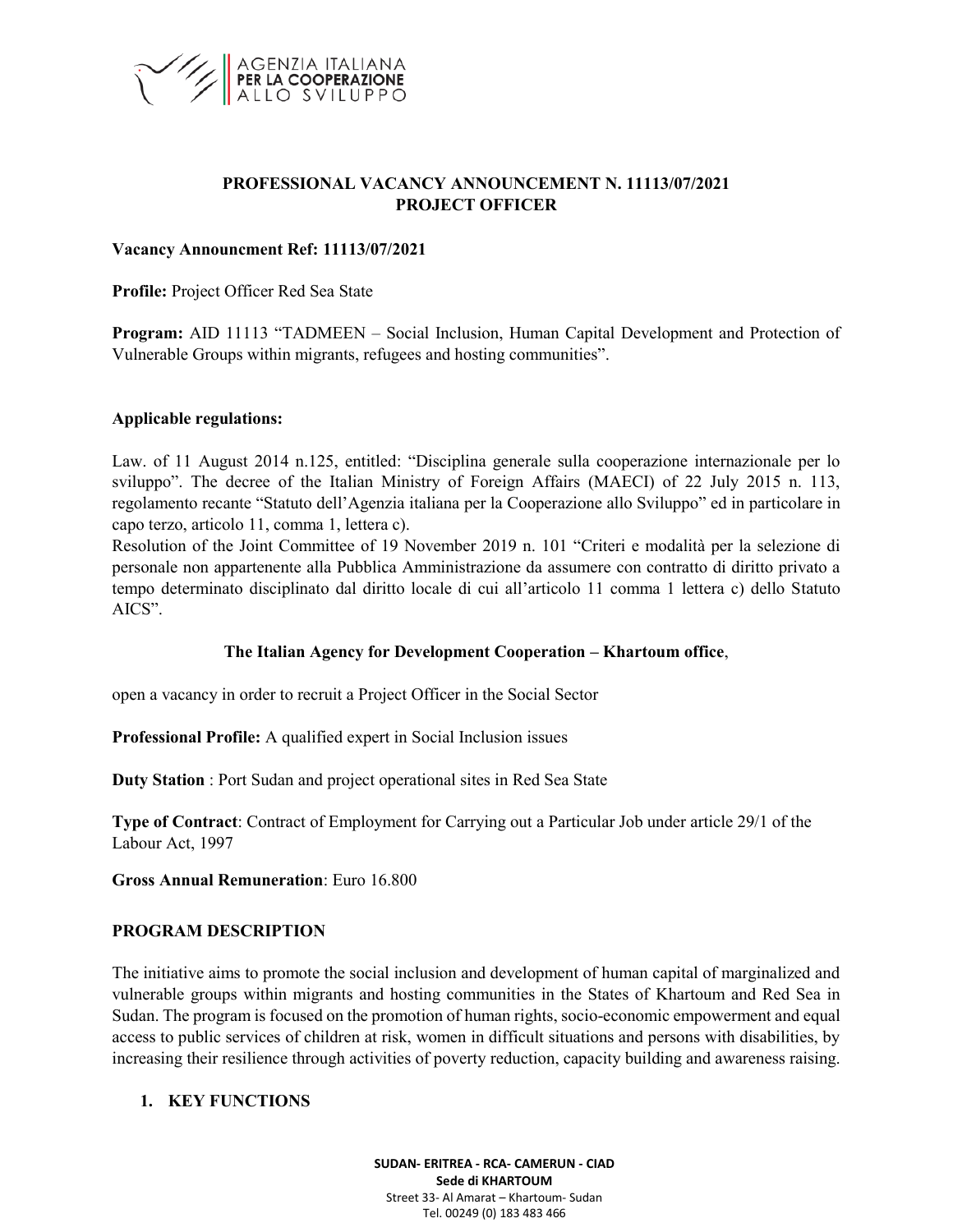

The candidate is requested to work under the supervision of the AICS Office in Khartoum, showing excellent communication skills, total reliability, punctuality, and ability to learn detailed procedures and adhere to them.

In particular, the assignment includes the following tasks:

- Provide support in technical assistance to the relevant Ministries counterparts of the program in the Red Sea State;
- Provide technical assistance to the CSOs and local NGOs in the implementation of the activities in the Red Sea State;
- Collaborate with the Program Coordinator for the activities follow-up in operational locations with periodic updates and travels;
- Integrate and mainstream all the components of the program (gender, child protection and people with disabilities) in Red Sea States;
- Contribute to boost the coordination mechanism of donors' actions in the social inclusion sector at the state level;
- Facilitate relations and information sharing with institutional counterparts, organize meetings for the Program Coordinator;
- Provide punctual written reports in English, according to the reporting timeframe established by the Program Coordinator;
- Promote the program at all levels and suggest ways to increase its visibility;
- Perform any other task required.

**Prohibition to engage in other activities**: The selected candidate must not be in a situation of conflict, even potential, of interests that undermine the impartial exercise of the functions, as provided for in Article 53 of Legislative Decree no. 165 of 2001, referred to in Law No. 190 of 2012 and by the Code of Ethics and Conduct of AICS.

The contract implies an exclusivity clause and the employee won't be allowed to carry out any other business/activity that could be in conflict with duties and ToR during the contract period.

The Administration reserves the right to verify, under penalty of exclusion and contract termination, the exclusivity clause compliance.

# **2. REQUIREMENTS**

## **2.1 Essential requirements:**

- Age not exceeding (at the time of signing the contract) that required for retirement by local regulations (60 years);
- Master degree in Sociology, Political Science and/or Social Science or any related discipline with at least 2 years of professional experience. Alternatively, Bachelor degree in the same disciplines with at least 3 years of professional experience;
- English both written and spoken B2 European Level;
- Arabic, if not mother tongue C2 International Level;
- At least 3-year experience in development cooperation programs with focus on strengthening local authorities, CSOs and local NGOs;
- Good knowledge of main software tools (Microsoft Office above all);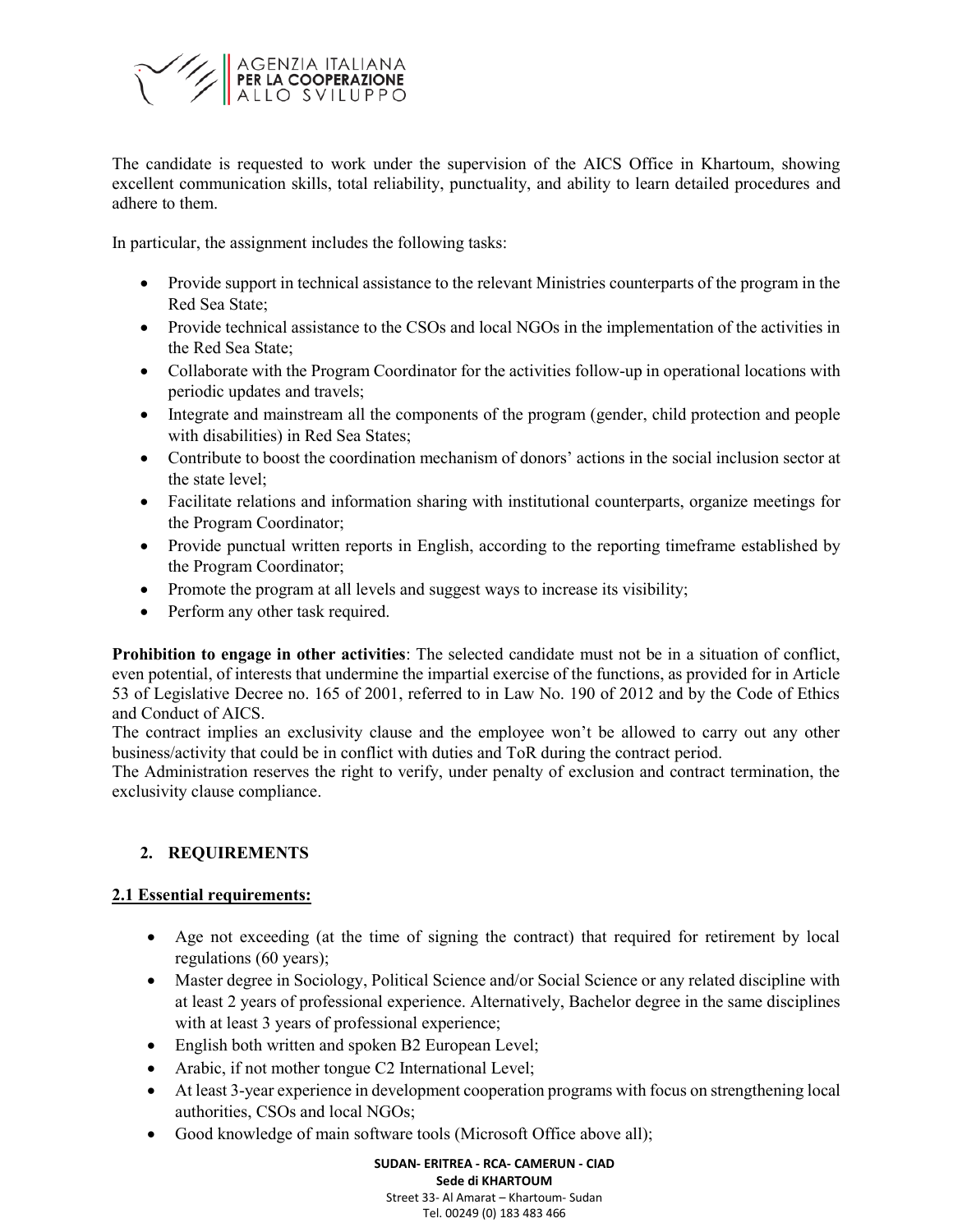

## **2.2 Preferred requirements**

- Previous work experience with national or international stakeholders in charge of Social Protection policies;
- Previous experiences in AICS, International Agencies/INGOs or NGOs with international donors;

## **3. HOW TO APPLY**

The submission of the application duly signed should indicate the number of the vacancy announcement. The application shall be written in English and include **a Legally Binding Self-declaration**, (according to art. 46 and 47 of Italian D.P.R. 28.12.2000 n. 445), indicating:

a) Surname, name, date and place of birth;

- b) Residence;
- c) Citizenship;
- d) Full enjoyment of political and civil rights;

e) Absence of convictions for any criminal offence and absence of any pending criminal and accounting offences both in Italy and abroad;

f) Not to have been dismissed, dispensed, declared lapsed or fired from employment in a public administration, both in Italy and abroad;

Any false declaration will incur penal sanctions according to article 76 of Italian D.P.R. 28.12.2000, n. 445.

The application shall be written in English and include:

- 1) Signed Curriculum vitae in Europass format and in English
- 2) Signed Motivation letter in English
- 3) Signed Legally Binding Self-declaration
- 4) Copy of valid passport/ID card

All documents need to be dated and signed by the applicant.

The applicant should also provide a telephone number and an email address for communications. The applicant must communicate any changes occurring after the submission of the application for this vacancy. The application and all attachments should be received, under penalty of exclusion, before **13:59** on the **28 h December 2021** with the following modalities: **recruitment.sudan@aics.gov.it** mentioning in the subject the vacancy number: **11113/07/2021**

The subject of the email must contain the vacancy announcement number **11113/07/2021**

## **4. EXCLUSION FROM SELECTION PROCEDURES**

Applications containing the following defects will not be considered: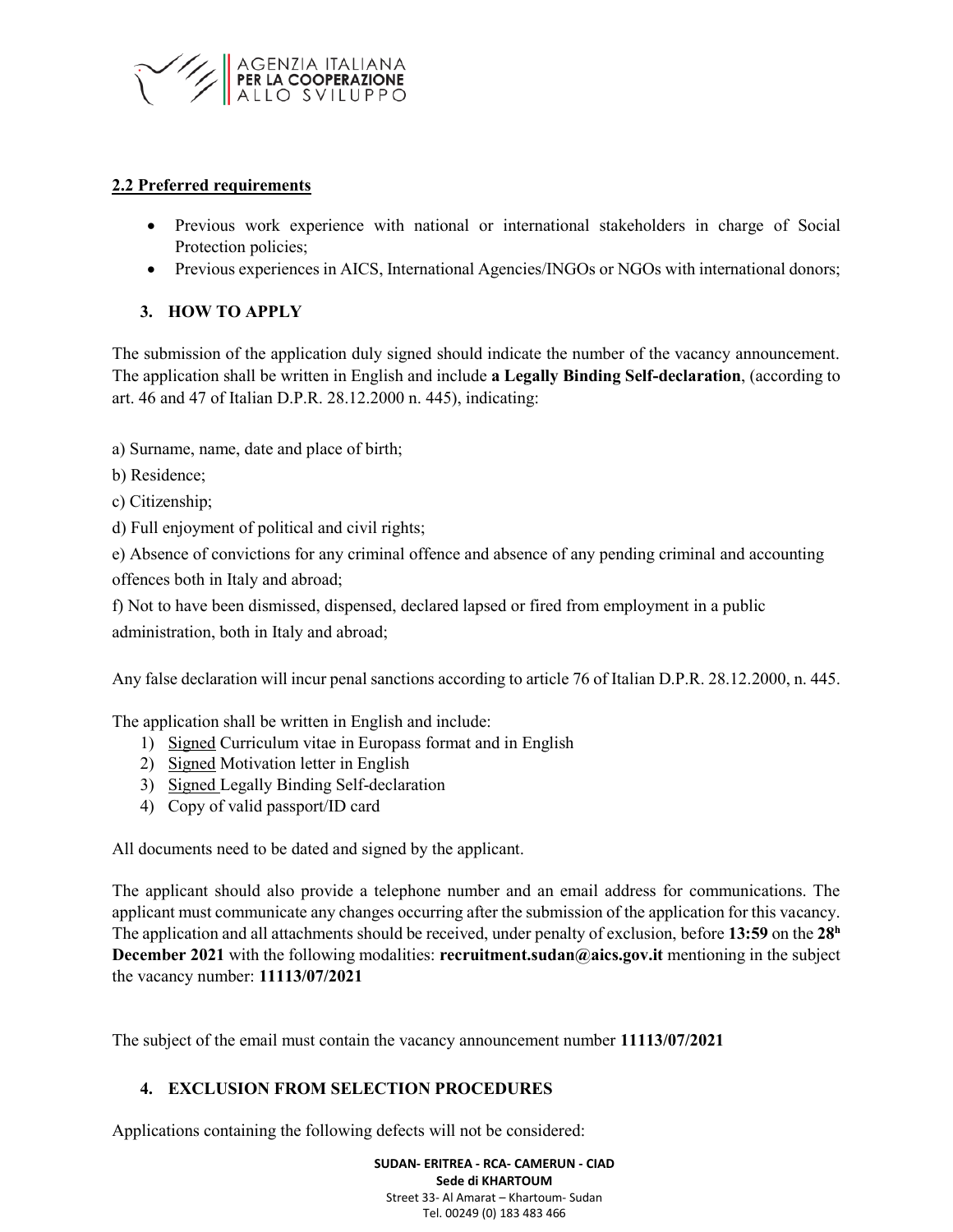

- a) Applications not compliant with all requirements described in this announcement;
- b) Applications received after the deadline stated in this announcement and not in accordance with the vacancy announcement instructions.
- c) Application not signed

## **5. EVALUATION OF APPLICATIONS**

Once the terms of validity of the notice have elapsed, the head of AICS office in Khartoum assesses the admissibility of the applications regarding the presence of the essential requirements and the absence of causes for exclusion. The exclusion is communicated to the candidates concerned. Subsequently, a recruitment commission of three members appointed according to art. 2 of the document approved by the Delibera n.101 of the Joint Committee n.101 evaluates the merits of applications by assigning a maximum overall score of 100 points according to the following criteria:

## **QUALIFICATIONS (Max 70 points)**

- Additional academic titles than the obligatory one: up to 10 points;
- Language skills: up to 10 points;
- Professional experience: up to 40 points;
- Other qualifications of professional skills: up to 10 points.

### **INTERVIEW (Max 30 points)**

Candidates who score at least 40 points, in the assessment of qualifications, are invited for an interview. A maximum score of 30 points can be attributed. The interview will be carried out at the premises of the Italian Agency for Development Cooperation in Khartoum.

The interview shall be held in the languages indicated in the vacancy announcement and might assess also with practical tests, the applicant's knowledge and experience, languages skills, his or her ability to carry out the position and any other skills deemed necessary to assess the candidate's profile in relation to the post to be filled.

The invitation for an interview will be communicated by telephone to the number indicated by the candidate in the application. Applicants are not entitled to reimbursement of any costs incurred in connection with the interview.

Following the interview process, a list of candidates is drawn which includes only candidates with an overall score above 60% of the maximum attributable points (60 points).

## **6. RESULTS OF THE SELECTION**

The candidate with the highest score in the ranking list is declared the winner. He/she is informed by email or any other appropriate means. The ranking list remains valid for one year and can be extended for 1 additional year whenever deemed necessary for the implementation of the initiative. In case of a decline by the winning candidate or an early termination of the contract, AICS may assign the position to the next candidate in the ranking list.